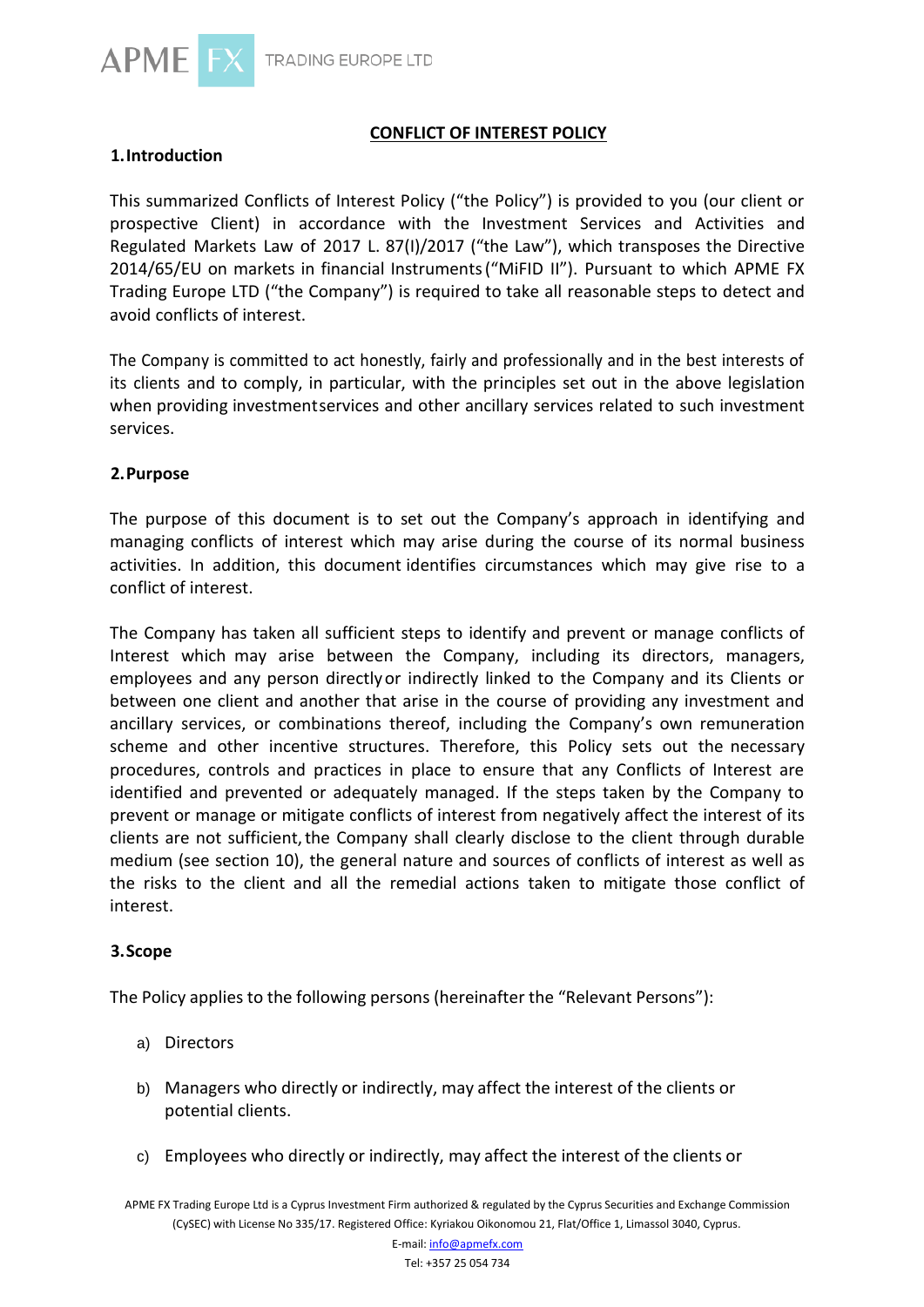

potential clients.

- d) Tied agents and their employees who directly or indirectly may affect the interest of the clientsor potential clients.
- e) Persons or services outsourced who directly or indirectly may affect the interest of the clients orpotential clients.

The Company shall take all appropriate steps to identify conflicts of interest situations between the Company and its Related Persons, the Company and its Clients or between its Clients during the course of the provision of investment services. The Company's Policy, in general:

- a) Identifies with reference to the investment services carried out by the Company, the circumstances which constitute or may give rise to a conflict of interest entailing a material risk of damage to the interests of one or more Clients; and
- b) Specifies procedures to be followed and measures to be adopted in order to manage such conflicts.

## **4.Identification of conflicts of interest**

When the Company deals with or on behalf of the Client, the Company, an associate or some other person connected with the Company, may have an interest, relationship or arrangement in relation to the transaction concerned or that conflicts with the Client's interest.

The Company hereby identifies and discloses a range of situations and circumstances which may giverise to a conflict of interest and potentially but not necessarily be detrimental to the interests of one or more Clients.

For the purposes of identifying the types of conflicts of interest that may arise in the course and/or as result of providing investment services or ancillary services or investment activities or otherwise, whoseexistence may damage the interest of a Client, the Company takes into account, whether the Companyor a relevant person, is in any of the following situations:

- a) The Company or a relevant person is likely to make a financial gain or avoid a financial loss atthe expense of the Client.
- b) The Company or a relevant person has an interest in the outcome of a service provided to the Client or of a transaction carried out on behalf of the Client, which is distinct from the Client's interest in that outcome.
- c) The Company or a relevant person has a financial or other incentive to favor the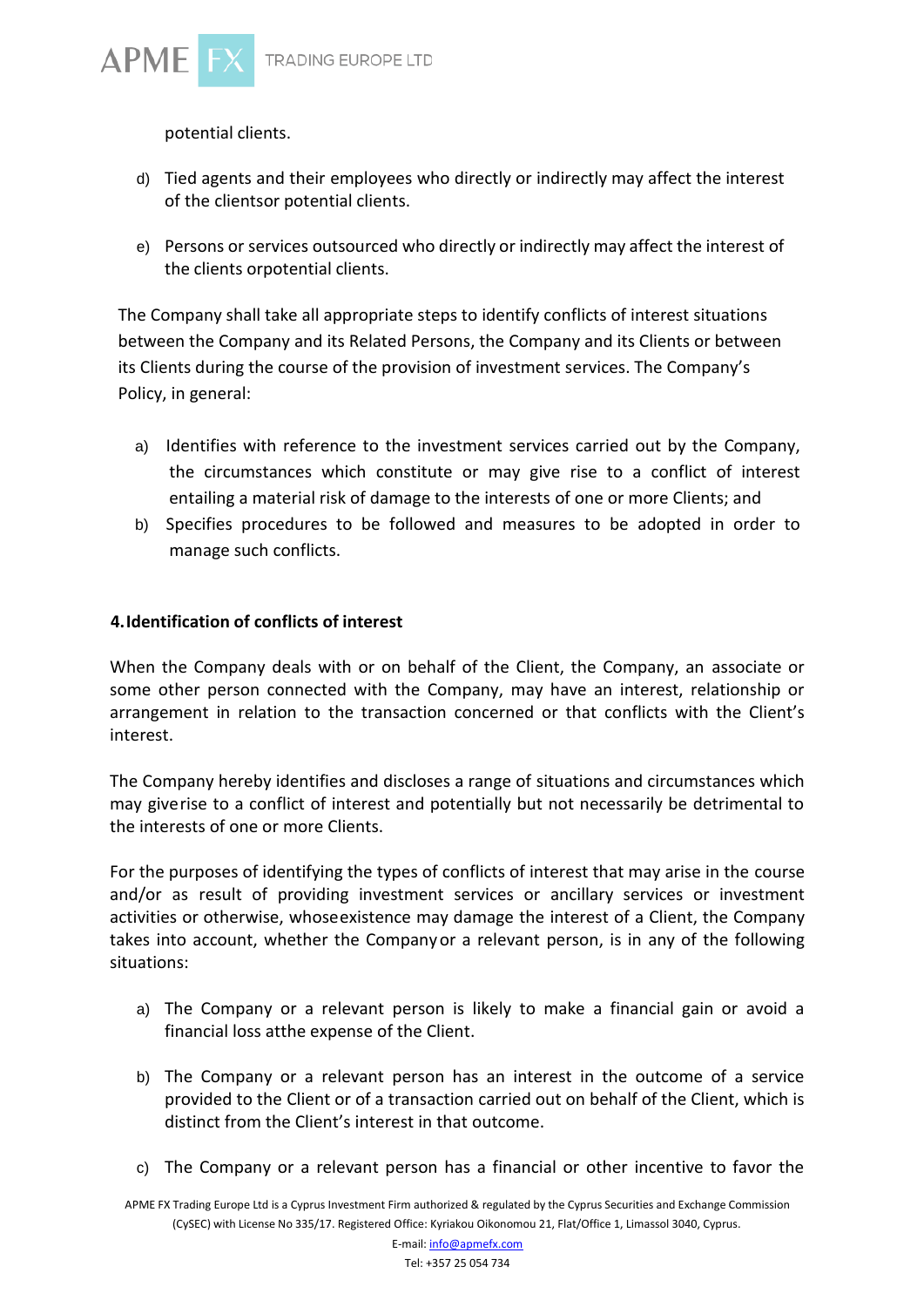

interest of another Client or group of Clients over the interests of the Client.

- d) The Company or a relevant person carries on the same business as the Client.
- e) The Company or a relevant person receives or will receive from a person other that the Client an inducement in relation to a service provided to the Client, in the form of monetary benefit, goods or services, other than the standard commission or fee for that service.

Taking into consideration the services the Company offers; potential sources of Conflicts ofInterest may arise. While it is not feasible to define precisely or create an exhaustive list of all relevant conflicts of interest that may arise, as per the current nature, scale and complexity of the Company's business, the following list includes circumstances which constitute or may give rise to a conflict of interest entailing a material risk of damage to the interests of one or more Clients as a result of:

- Advising and providing other services to associates or other Clients of the Company who may have interests in Financial Instruments or Underlying Assets, which are in conflict or in competition with the Client's interests.
- Maximizing of the trading volumes in order to increase receivable brokerage commission, which may directly conflict with the Client's interest, if that interest is in minimizing the volume of trades they perform.
- Receive commissions and/or other inducements from its Liquidity provider for the transmission of Client Orders.
- Has an interest in the outcome of a service provided to the Client or of a transaction carried out on behalf of the Client, which is distinct from the Client's interest in that outcome.
- Has a financial or other incentive to favor the interest of another Client or group of Clients over the interests of the Client.
- f) The Company or a related person carries on the same business as the Client.
- g) May have relationships with many third-party product providers/financial institutions who may remunerate the Company via inducements/commissions/fees and the Company may favor one over another in the recommendation process if higher inducements/commissions/fees are provided.
- h) May compensate providers of strategies which are copied by other clients, based on number ofsubscribers they have.
- i) Produce or disseminate investment research may affect the best interest of the client.

APME FX Trading Europe Ltd is a Cyprus Investment Firm authorized & regulated by the Cyprus Securities and Exchange Commission (CySEC) with License No 335/17. Registered Office: Kyriakou Oikonomou 21, Flat/Office 1, Limassol 3040, Cyprus.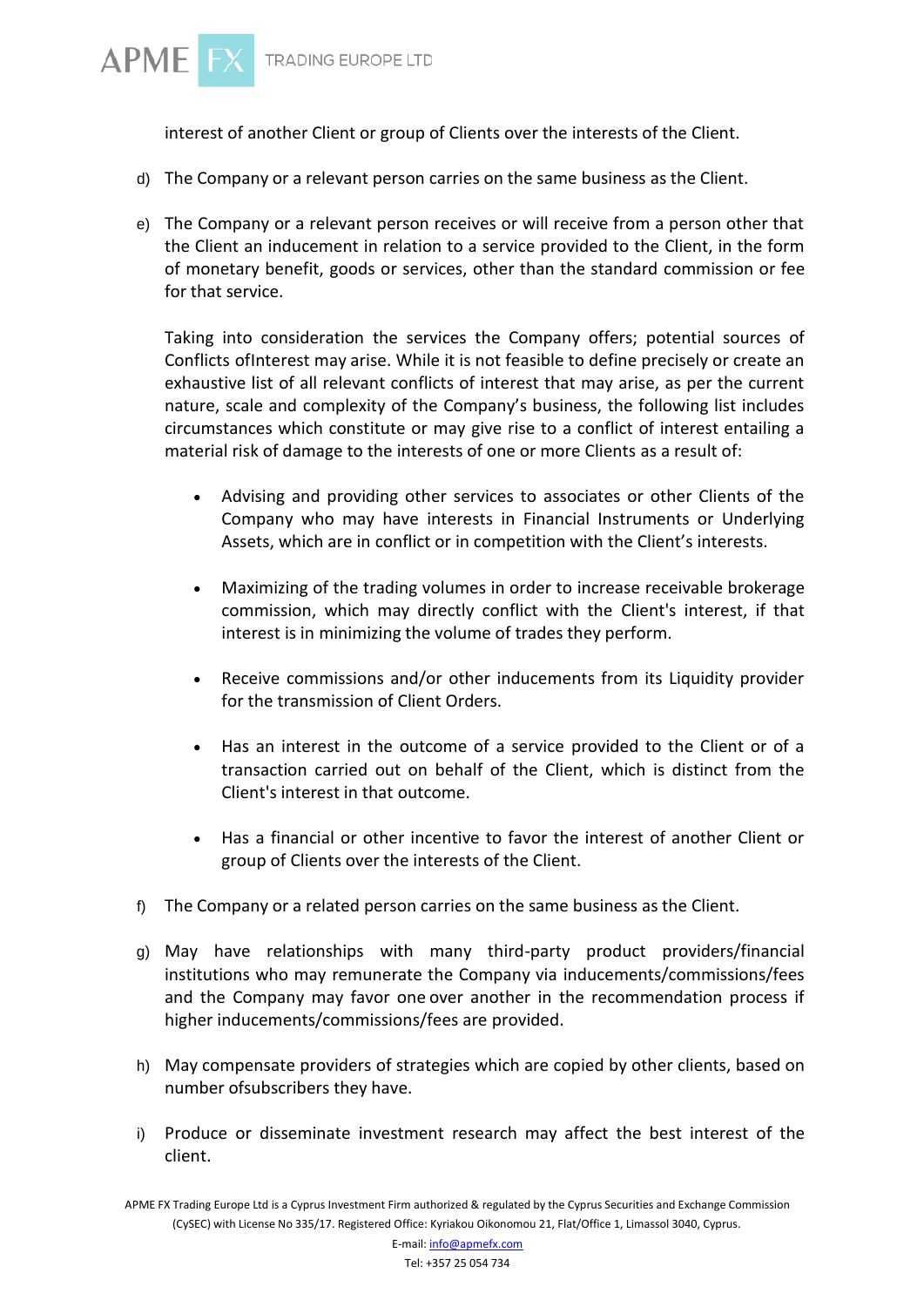

## **5.General Procedures and Controls for Preventing and Managing Conflicts of Interests**

In general, the procedures and controls that the Company follows to manage the identified conflicts ofinterest include the following measures (list is not exhaustive):

- a) The Company undertakes ongoing monitoring of business activities to ensure that internal controls are appropriate.
- b) The Company undertakes effective procedures to prevent or control the exchange of information between Related Persons engaged in activities involving a risk of a conflict of interest where theexchange of that information may harm the interests of one or more Clients.
- c) The separate supervision of Related Persons whose principal functions involve providing services to Clients whose interests may conflict, or who otherwise represent different interests that may conflict, including those of the Company.
- d) Measures to prevent or limit any person from exercising inappropriate influence over the way inwhich the Related Person carries out investment services.
- e) Measures to prevent or control the simultaneous or sequential involvement of a Related Personin separate investment services where such involvement may impair the proper management ofconflicts of interest.
- f) A policy designed to limit the conflict of interest arising from the giving and receiving ofinducements.
- g) Chinese walls restricting the flow of confidential and inside information within the Company, andphysical separation of departments.
- h) Procedures governing access to electronic data.
- i) Segregation of duties that may give rise to conflicts of interest if carried on by the same individual.
- j) Personal account dealing requirements applicable to Related Persons in relation to their own investments.
- k) Establishment of Compliance Department to monitor and report on the above to the Company'sBoard of Directors.
- l) Prohibition on officers and employees of the Company having external business interests conflicting with the interests of the Company without the prior approval of the Company's boardof directors.

APME FX Trading Europe Ltd is a Cyprus Investment Firm authorized & regulated by the Cyprus Securities and Exchange Commission (CySEC) with License No 335/17. Registered Office: Kyriakou Oikonomou 21, Flat/Office 1, Limassol 3040, Cyprus.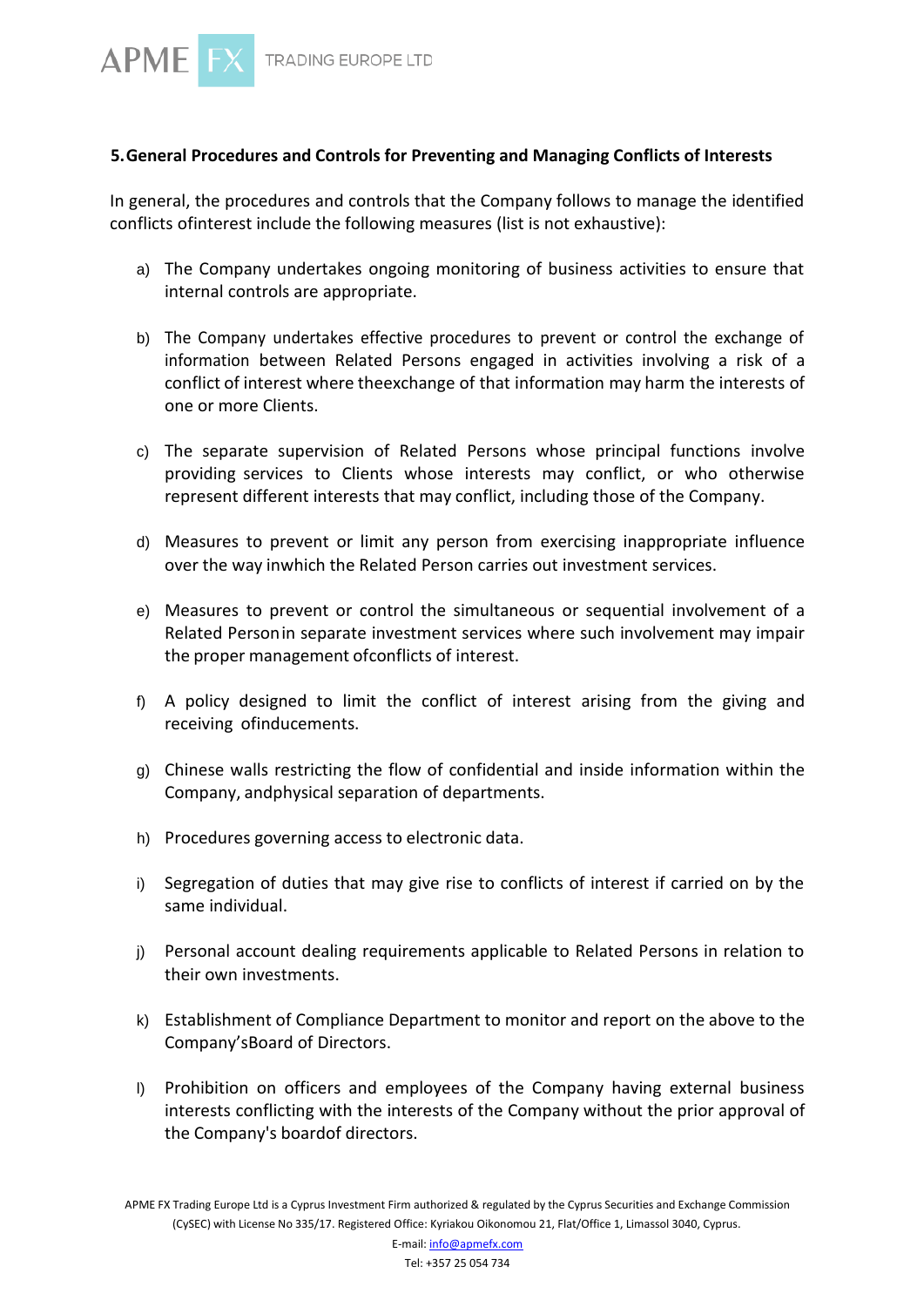- m) A "need-to-know" policy governing the dissemination of confidential or inside information withinthe Company.
- n) Appointment of Internal Auditor to ensure that appropriate systems and controls are maintainedand report to the Company's Board of Directors.
- o) Establishment of the "four-eyes" principle in supervising the Company's activities.
- p) The Company adopted measures and arrangements to manage the conflicts of interest that might arise from the production and dissemination of material that it is presented as investmentresearch.

## 6. **Specific Identification of Conflicts of Interest and Measures for their Management**

The Company is constantly conducting an in-depth analysis of its business and organizational arrangements including best execution arrangements, inducement practices, remuneration practices and investment research/marketing communication procedures, to ensure that all likely conflict of interest situations are identified regardless of materiality. The Company has identified the following circumstances which give rise to a conflict of interest entailing a risk of damage to the interests of one or more Clients, as a result of providing investment services:

- a) **Employee Remuneration Policy:** The Company in accordance with its governing legislation does not remunerate its employees based on any factors that create conflicts of interest or are not in favour of the best interest of its clients. The Company's employees are remunerated (fixed and variable) based on Key Performance indicators within their departments, which are approved by the Compliance Function and Board of Directors. In order for the Company to manage the potential conflicts arising out of this practice, it has put in place the belowprocedures and arrangements regarding the variable remuneration:
	- The variable Remuneration is not provided until a specific period of time has passed. Underthis measure, the Company aims to lessen the risk of a short term speculative mindset especially in sales staff. The variable Remuneration practice is structured to align the long- term interests of the staff and the direct and continuous best interest of the Clients.
	- The Company awards variable Remuneration only when the relevant departments of the Company or/and the third-party service providers have conducted their duties according to the regulatory requirements (act clear, fair and not misleading).

**Tied Agent Remuneration:** The Company remunerates its tied agents on the basis of fixed remuneration. At the sole discretion of the Company, the Company may grant a discretionary variable amount up to 100% of the total amount paid to the Tied Agent. Such discretionary variable amount is based upon the Tied Agent's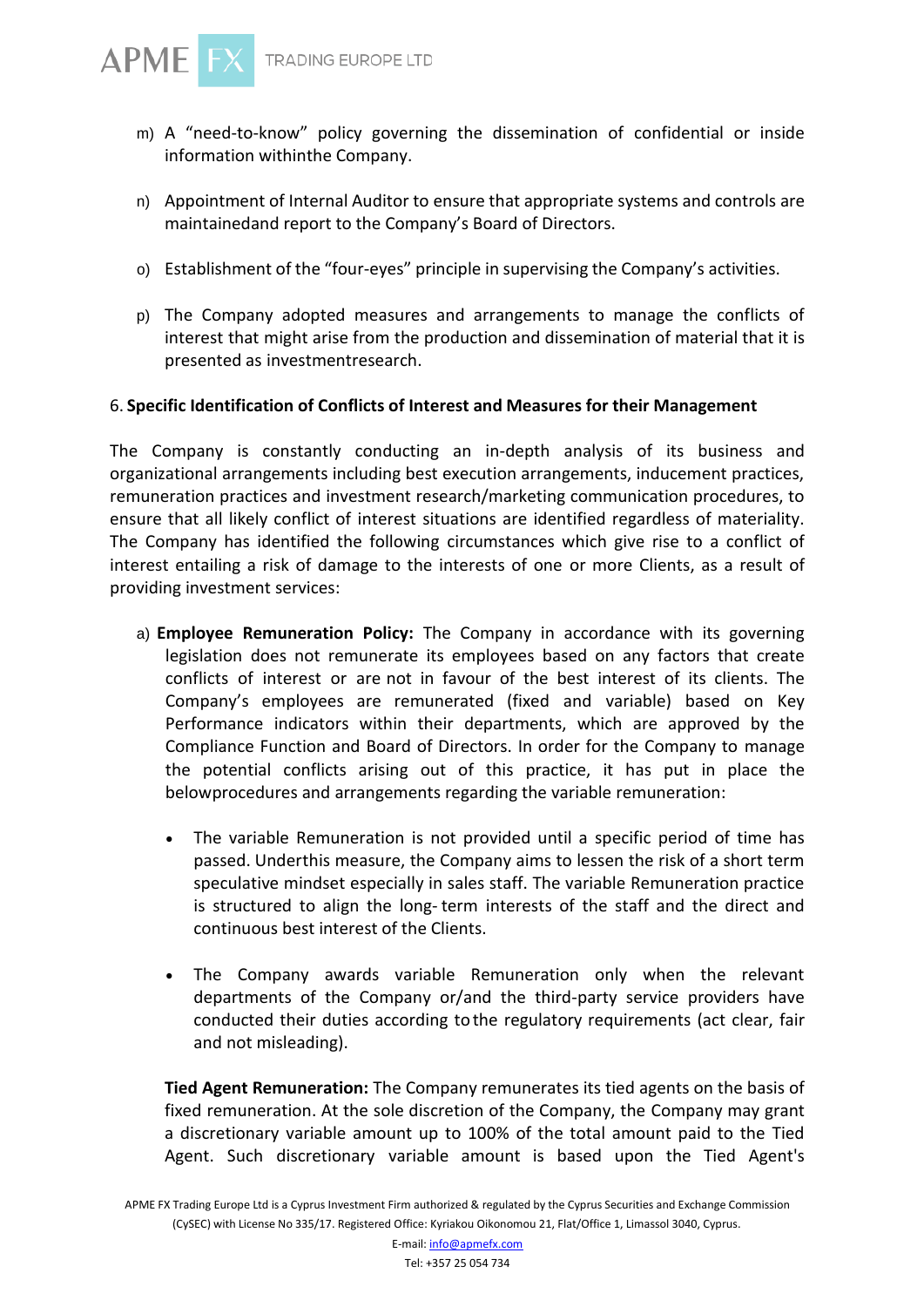

exceptional performance towards the Companyand its Clients (including to take all the necessary and due care of the Client and to act in the best interest of the Client and to provide them with fair, clear and not misleading information). For the avoidance of any doubt, nothing is interpreted as the obligation of the Company to provide the Tied Agent with any variable amount. Therefore, the Tied Agent shall not be entitled to any variable amount, unless the Company at its sole discretion decides otherwise. As such the remuneration itself should not give rise to conflicts of interest that may negatively affect theClient and incentivize tied agents towards aggressive marketing tactics or the provision of misleading information to achieve the variable amount.

- b) The Company does not offer, solicit or accept any inducements other than those outlined as fees or commissions.
- c) The Company does not allow its employees to accept any gifts or monetary benefits of any kindwhich may cause Conflict of Interest. Gifts of low value may be accepted, as long as the Company is informed and approves such gifts (this does not apply to monetary gifts like cash). The Company shall maintain a gifts and inducements log for low value gifts.
- d) **Commissions received by its Liquidity Provider:** The Company's Liquidity Provider pays the Company a rebate commission for the order flow sent for execution. In order for the Company to manage the potential conflicts arising out of this practice, it has put in place the below procedures and arrangements regarding the commissions received by its Liquidity Provider:
	- The Company has examined this and has recorded how the commissions received from itsLiquidity Provider enhance the quality of the services provided to Clients and the steps taken in order not to impair the Company's duty to act honestly, fairly and professionally in accordance with the best interests of its clients.
	- The Company declares that this benefit does not induce it to favor the Liquidity Provider and it is confident that the Client would be better off under this arrangement compared to the use/employment of other arrangements (including other Liquidity Providers).

Measures in relation to the Company's **Structure**/ **Outsourced Service Providers**/ **Relatedparties**:

- e) The Company has in place non-disclosure and confidentiality agreements with all related parties, outsourced service providers or members of the group in relation to Client's personal information.
- f) The Company controls the information communicated between the Company's entities, relatedparties and outsourced service providers to ensure no harm to the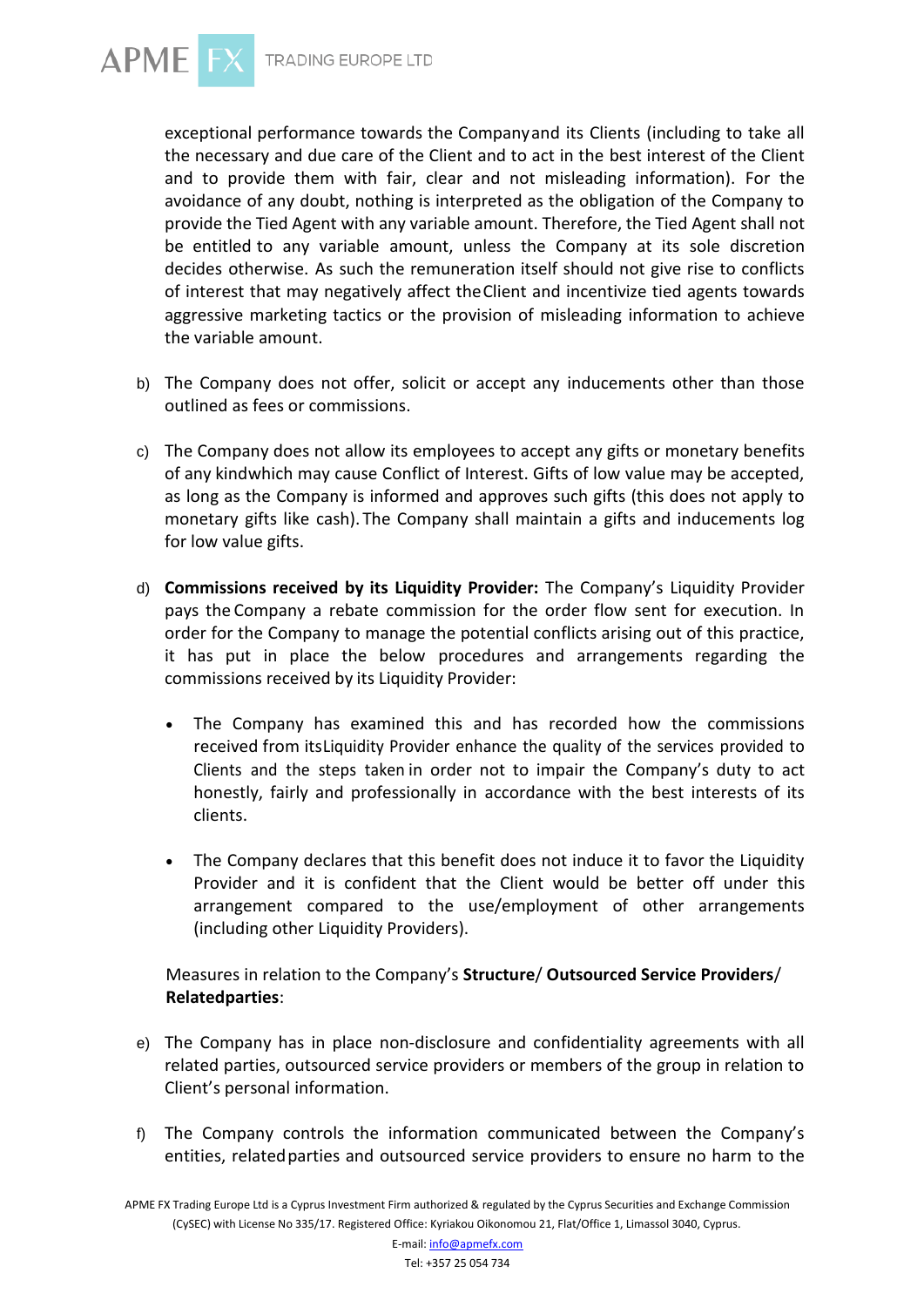

Client's interests.

- g) The Company maintains a register of all the related party/outsourced provider payments madeand assesses them in terms of Conflicts that may negatively affect Client's interests. Where relevant these conflicts are disclosed in this Policy along with the mitigating factors applied to ensure the removal of any incentives for malpractice.
- h) The Compliance Function has in place monitoring procedures for the services provided by related parties and outsourced service providers.

## **7.Client's Consent**

By entering into a Client Agreement with the Company for the provision of Investment Services, the Client is consenting to an application of this Policy on him. Further, the Client consents to and authorizes the Company to deal with the Client in any manner which the Company considers appropriate, notwithstanding any conflict of interest or the existence of any interest in a Transaction, without prior reference to the Client.

In the event that the Company is unable to deal with a conflict-of-interest situation it shall revert to the Client.

## **8.Record Keeping**

The Company shall maintain and regularly update the Conflict-of-Interest register. It shall log all the conflicts of interest that may arise as a result of the provision of investment and ancillary services by oron behalf of the Company and it may entail a risk of damage to the interests of one or more clients.

## **1. Reporting**

The Senior Management of the Company shall receive on a frequent basis, and at least annually, writtenreports on the situations referred to in paragraph 8 above.

## **2. Information provided to Clients.**

The Company must adequately consider how to manage all conflicts of interest before resorting to disclosure. This will be a last resort after all appropriate steps have been taken.

If during the course of a business relationship with a client or group of Clients, the organizational or administrative arrangements/measures in place are not sufficient to avoid or manage a conflict of interest relating to that Client or group of Clients, the Company will disclose the conflict of interest before undertaking further business with the Client or group of Clients.

The disclosure will: